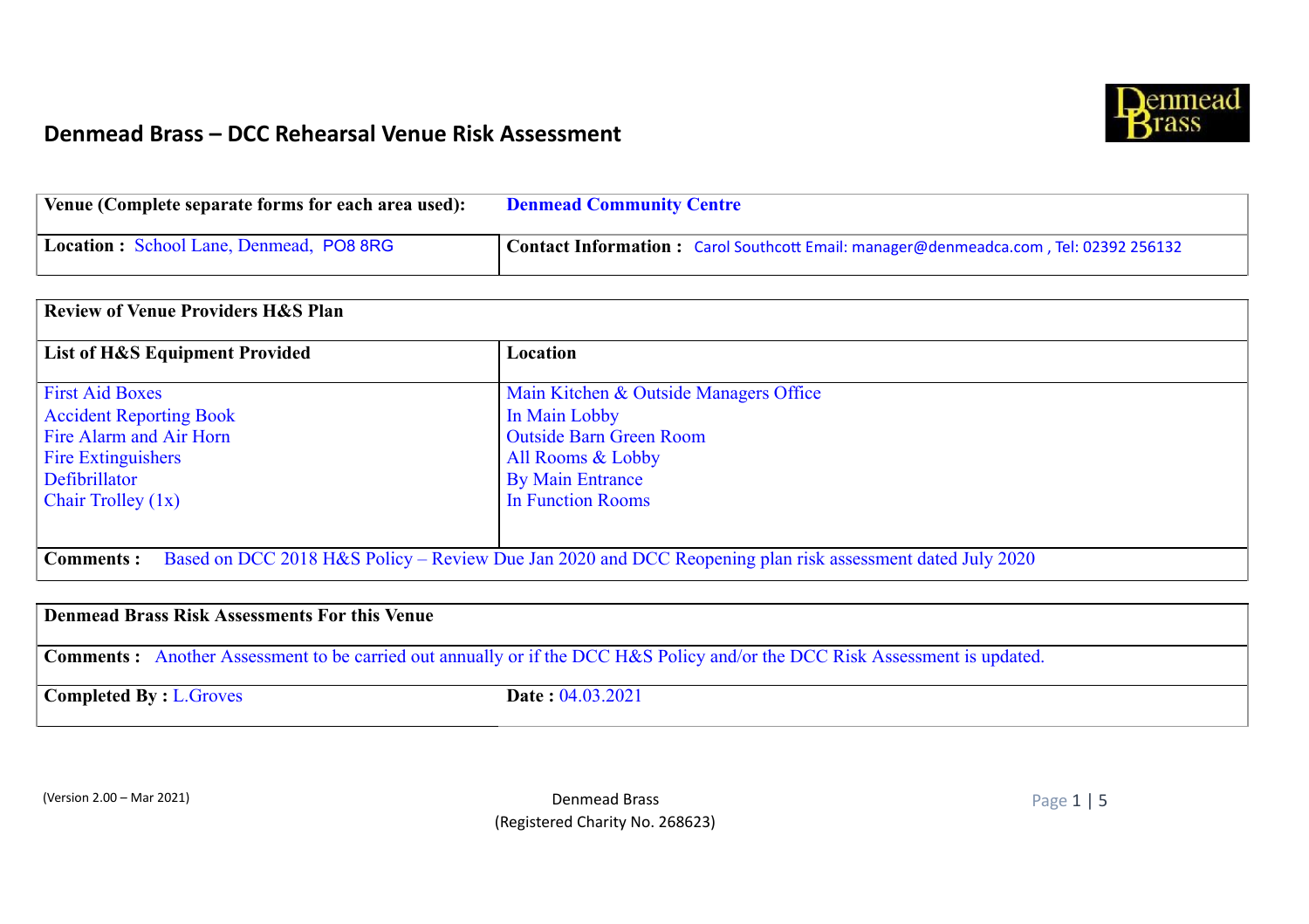

The following risk assessments should be carried out in accordance with the "Denmead Brass Risk Assessment Guidelines". A separate form should be completed for each area within the Venue that the Band & Visitors will utilise.

**Area Name :** The Ashling Hall

List Activities in this area and who will be using it :

Setup of rehearsal space, moving chairs and equipment from band store, band rehearsal.

Area Used by Band Members, Parents, Visitors

| <b>Hazard and Potential Effect</b>                          | <b>Risk Rating</b> |            | <b>Current Control Measures</b>                                                                                                                                                                 | <b>Further Measures</b>                                                                         |  |
|-------------------------------------------------------------|--------------------|------------|-------------------------------------------------------------------------------------------------------------------------------------------------------------------------------------------------|-------------------------------------------------------------------------------------------------|--|
|                                                             | Severity           | Likelihood |                                                                                                                                                                                                 |                                                                                                 |  |
| Trip Hazard at rear entrance                                |                    |            | Band Members aware of hazard, Assistance/Guidance<br>from $2nd$ person when moving Heavy equipment, or<br>equipment that may obstruct visibility of hazard                                      | Document hazard in members H&S guidance document so<br>new members not reliant on word of mouth |  |
| <b>Slippery Flooring at rear entrance</b><br>(when raining) |                    | 4          | As above, band members instructed not to rush. Paper<br>towels used when wet.                                                                                                                   | Check with DCC if non slip matt can be provided at rear<br>entrance                             |  |
| Slippery flooring during/after<br>rehearsal                 |                    |            | Members use cloths/towelling to absorb water from<br>Instruments, floor checked & wiped if required at end of<br>rehearsal.                                                                     | Include in members H&S guidance document                                                        |  |
| Trip Hazard from Music Stands &<br><b>Equipment Cases</b>   |                    |            | Stands erected properly and placed appropriately to allow<br>safe walkway for band members. Equipment cases to be<br>securely and safely stowed away maintaining clear<br>walkways/ fire exits. | Include in members H&S guidance document                                                        |  |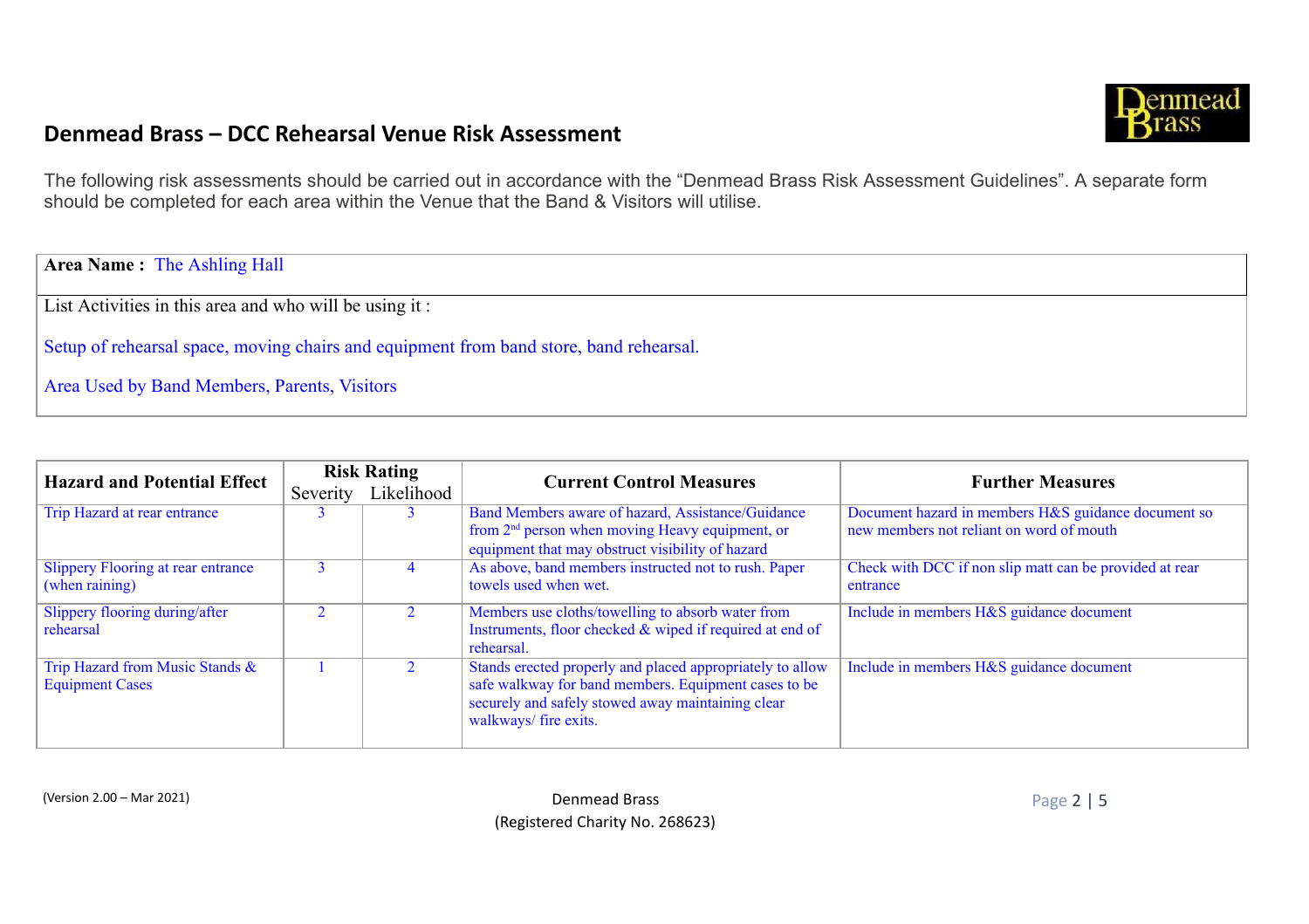

| Loud Noise                                                                                                            |   | 3 | Band members to be arranged an appropriate distance<br>from the bells of other instruments as per approved band<br>formation/ layout. Visitors to be positioned at least 1m<br>away from the band. | Consider purchase of blast screen(s), advice members on use<br>of musical ear-plugs                                        |
|-----------------------------------------------------------------------------------------------------------------------|---|---|----------------------------------------------------------------------------------------------------------------------------------------------------------------------------------------------------|----------------------------------------------------------------------------------------------------------------------------|
| <b>Sudden Illness</b>                                                                                                 |   |   | Trained First Aider normally in attendance, First Aid kit<br>available.                                                                                                                            | First Aid policy to be issued, additional first aider to be<br>trained, procedure for emergency contacts to be established |
| Injuries from manual handling of<br>chairs / setting out chairs                                                       |   | 3 | Members move chairs in a sensible manner and a<br>reasonable number at a time, using a wheeled trolley<br>where applicable. Chairs stacked no more than 6 high.                                    | Include in members H&S guidance document                                                                                   |
| Fire at Venue                                                                                                         |   | 3 | DCC fire exits are clearly signed, Evacuation procedure is<br>included in DCC's H&S plan.                                                                                                          | Include fire & evacuation procedures in members H&S<br>guidance document                                                   |
| Stranger danger during breaks                                                                                         |   |   | Vulnerable band members appropriately supervised by<br>CRB/DBS checked staff.                                                                                                                      | Include in bands safeguarding documents                                                                                    |
| Manual Handling of Heavy Items                                                                                        |   |   | Members obtain assistance when needed                                                                                                                                                              | H&S Guidance document to be issued to members                                                                              |
| Trip hazard created or fire exit<br>blocked due items being<br>removed/replaced in the internal<br>storage cupboards. | 5 |   | When emptying/filling the cupboards, a safe walkway<br>must be maintained. No emergency exit or walkway<br>should be blocked by items from the internal cupboards.                                 | Include in members H&S guidance document                                                                                   |

#### **Area Name :** Kitchen

List Activities in this area and who will be using it: Band Members make use of kettles provided by DCC to make hot drinks, and sink provided for washing up of cups etc after use.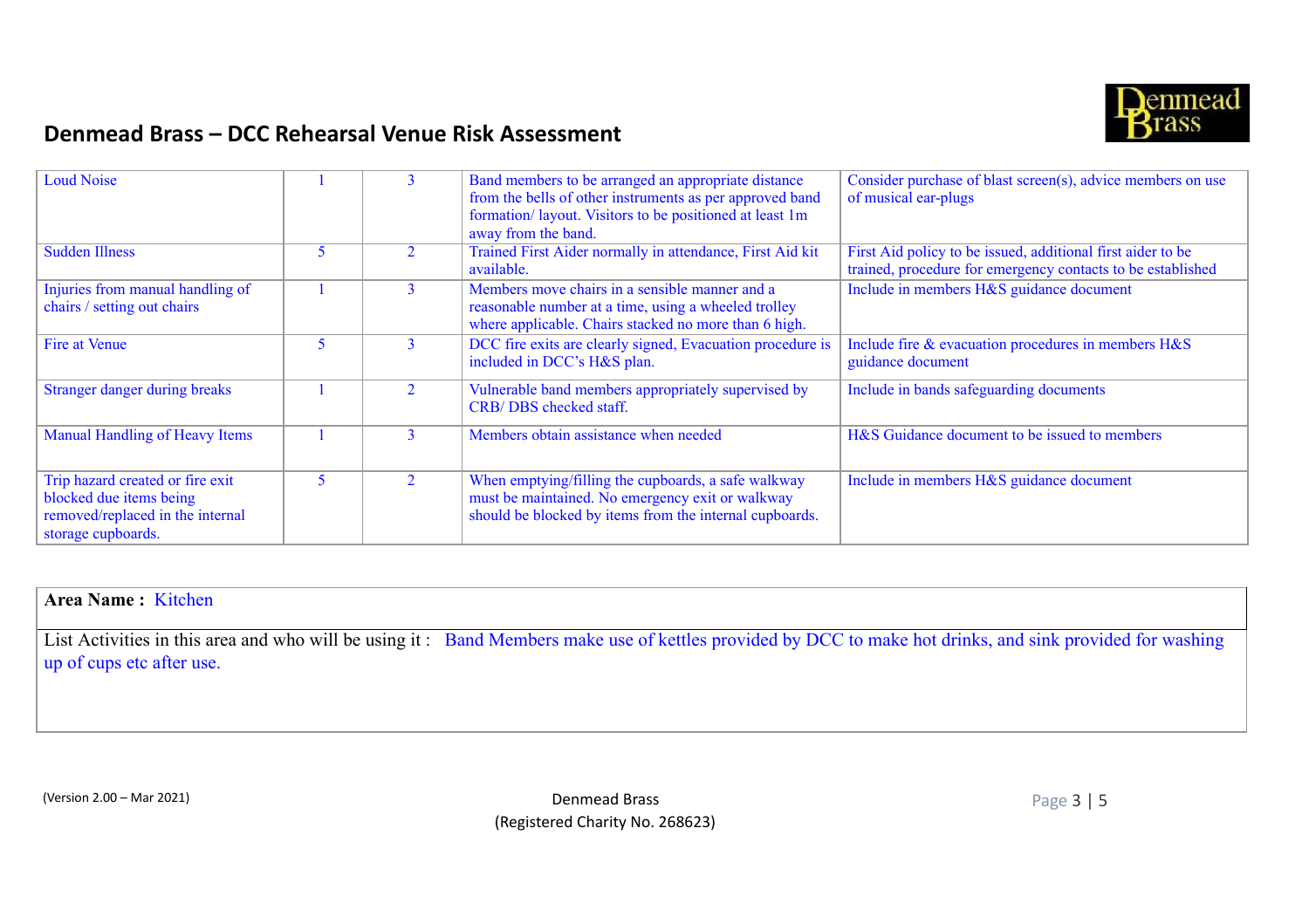

| <b>Hazard and Potential Effect</b> | <b>Risk Rating</b><br>Severity Likelihood | <b>Current Control Measures</b>                    | <b>Further Measures</b>                                                                                                                        |
|------------------------------------|-------------------------------------------|----------------------------------------------------|------------------------------------------------------------------------------------------------------------------------------------------------|
| Electric shock from use of kettles |                                           | DCC regularly carry out checks and Pat<br>Testing. | H&S Guidance document to be issued to members which will advise<br>process to follow upon noticing damage to plug, cables, sockets or kettles. |
|                                    |                                           |                                                    |                                                                                                                                                |
|                                    |                                           |                                                    |                                                                                                                                                |

**Area Name :** Storage Building

List Activities in this area and who will be using it :

Moving of band equipment to rehearsal space/ Concert/Contest venues. access to music library.

Band Members, Band Librarian, Music Directors.

| <b>Hazard and Potential Effect</b>                | <b>Risk Rating</b> |            | <b>Current Control Measures</b>       | <b>Further Measures</b>                       |
|---------------------------------------------------|--------------------|------------|---------------------------------------|-----------------------------------------------|
|                                                   | Severity           | Likelihood |                                       |                                               |
| Trip Hazard when Entering/Leaving<br><b>Store</b> |                    |            | Current Members made aware of step.   | Include in H&S guidance doc                   |
| <b>Manual Handling of Heavy Items</b>             |                    |            | Members obtain assistance when needed | H&S Guidance document to be issued to members |